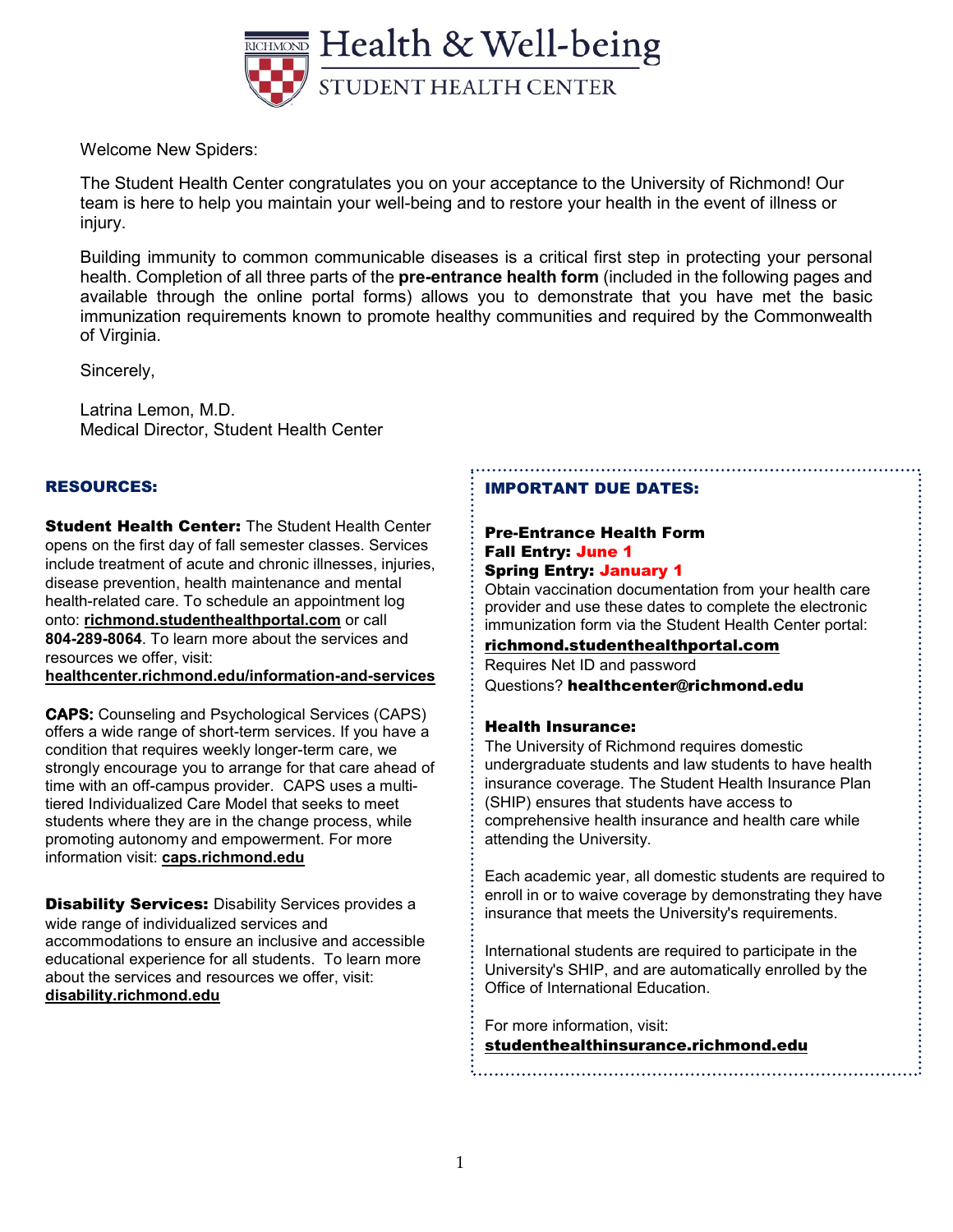**Entire Form due June 1 for Fall Entry or January 1 for Spring Entry**

# **Pre-Entrance Health Form: PART 1**

## TO BE COMPLETED BY INCOMING STUDENT OR PARENT/LEGAL GUARDIAN

|                                                                           | Last                                                                                                                                                                                                                           | First | Middle                                                                                                                                                                                                                                                                                                                                                                                                                                                                                                                                             |  |  |  |  |  |
|---------------------------------------------------------------------------|--------------------------------------------------------------------------------------------------------------------------------------------------------------------------------------------------------------------------------|-------|----------------------------------------------------------------------------------------------------------------------------------------------------------------------------------------------------------------------------------------------------------------------------------------------------------------------------------------------------------------------------------------------------------------------------------------------------------------------------------------------------------------------------------------------------|--|--|--|--|--|
|                                                                           |                                                                                                                                                                                                                                |       | Date of Birth: $\frac{1}{\mu}$ $\frac{1}{\mu}$ $\frac{1}{\mu}$ University ID# State or Country of Birth:                                                                                                                                                                                                                                                                                                                                                                                                                                           |  |  |  |  |  |
|                                                                           | Student Cell Phone: (10 digit US cellular phone number)                                                                                                                                                                        |       |                                                                                                                                                                                                                                                                                                                                                                                                                                                                                                                                                    |  |  |  |  |  |
|                                                                           |                                                                                                                                                                                                                                |       |                                                                                                                                                                                                                                                                                                                                                                                                                                                                                                                                                    |  |  |  |  |  |
|                                                                           | <b>Protected Health Information &amp; Power of Attorney:</b>                                                                                                                                                                   |       |                                                                                                                                                                                                                                                                                                                                                                                                                                                                                                                                                    |  |  |  |  |  |
| health information consistent with Virginia law.<br>additional questions. |                                                                                                                                                                                                                                |       | The current policy of the Student Health Center allows for the release of information regarding students 18 and over when a<br>signed consent is obtained from the patient at the time of the visit. For students under 18, the Student Health Center will share<br>The University of Richmond does not require a Power of Attorney document for students. Please contact us if you have                                                                                                                                                           |  |  |  |  |  |
|                                                                           | <b>Consent for the Treatment of Minors</b> (for students 17 years and younger)                                                                                                                                                 |       |                                                                                                                                                                                                                                                                                                                                                                                                                                                                                                                                                    |  |  |  |  |  |
|                                                                           |                                                                                                                                                                                                                                |       | To be completed by parents or legal guardians of students who will be under the age of 18 when arriving on campus.                                                                                                                                                                                                                                                                                                                                                                                                                                 |  |  |  |  |  |
|                                                                           |                                                                                                                                                                                                                                |       | I/We, the parent(s)/guardian(s) of the minor named above ("Student Name"), hereby give consent for the University of Richmond<br>and its Student Health Center physicians, nurses and other clinicians to render primary care services (including, but not limited to,                                                                                                                                                                                                                                                                             |  |  |  |  |  |
|                                                                           | with such care in the event they are not able to contact me/us.                                                                                                                                                                |       | the administration of vaccinations such as tetanus, influenza, and/or meningitis), first aid, urgent, or emergency care to my Student<br>and, when they deem it medically necessary, to arrange for transport to and treatment by a hospital or local health care provider.<br>I/We understand that the Student Health Center physicians, nurses and/or other clinicians will make reasonable efforts, under the<br>circumstances, to contact me/us prior to rendering or securing urgent or emergency care, but acknowledge that they may proceed |  |  |  |  |  |
|                                                                           | This consent will remain in effect until my Student's 18th birthday.                                                                                                                                                           |       |                                                                                                                                                                                                                                                                                                                                                                                                                                                                                                                                                    |  |  |  |  |  |
|                                                                           |                                                                                                                                                                                                                                |       | Parent/Guardian Signature: Printed Name: Printed Name:                                                                                                                                                                                                                                                                                                                                                                                                                                                                                             |  |  |  |  |  |
|                                                                           |                                                                                                                                                                                                                                |       | Parent/Guardian Primary Phone Number: New York 2014 19:30 19:30 19:30 19:30 19:30 19:30 19:30 19:30 19:30 19:30                                                                                                                                                                                                                                                                                                                                                                                                                                    |  |  |  |  |  |
|                                                                           | Parent/Guardian Email Address: Universe of the Contractor of the Contractor of the Contractor of the Contractor of the Contractor of the Contractor of the Contractor of the Contractor of the Contractor of the Contractor of |       |                                                                                                                                                                                                                                                                                                                                                                                                                                                                                                                                                    |  |  |  |  |  |